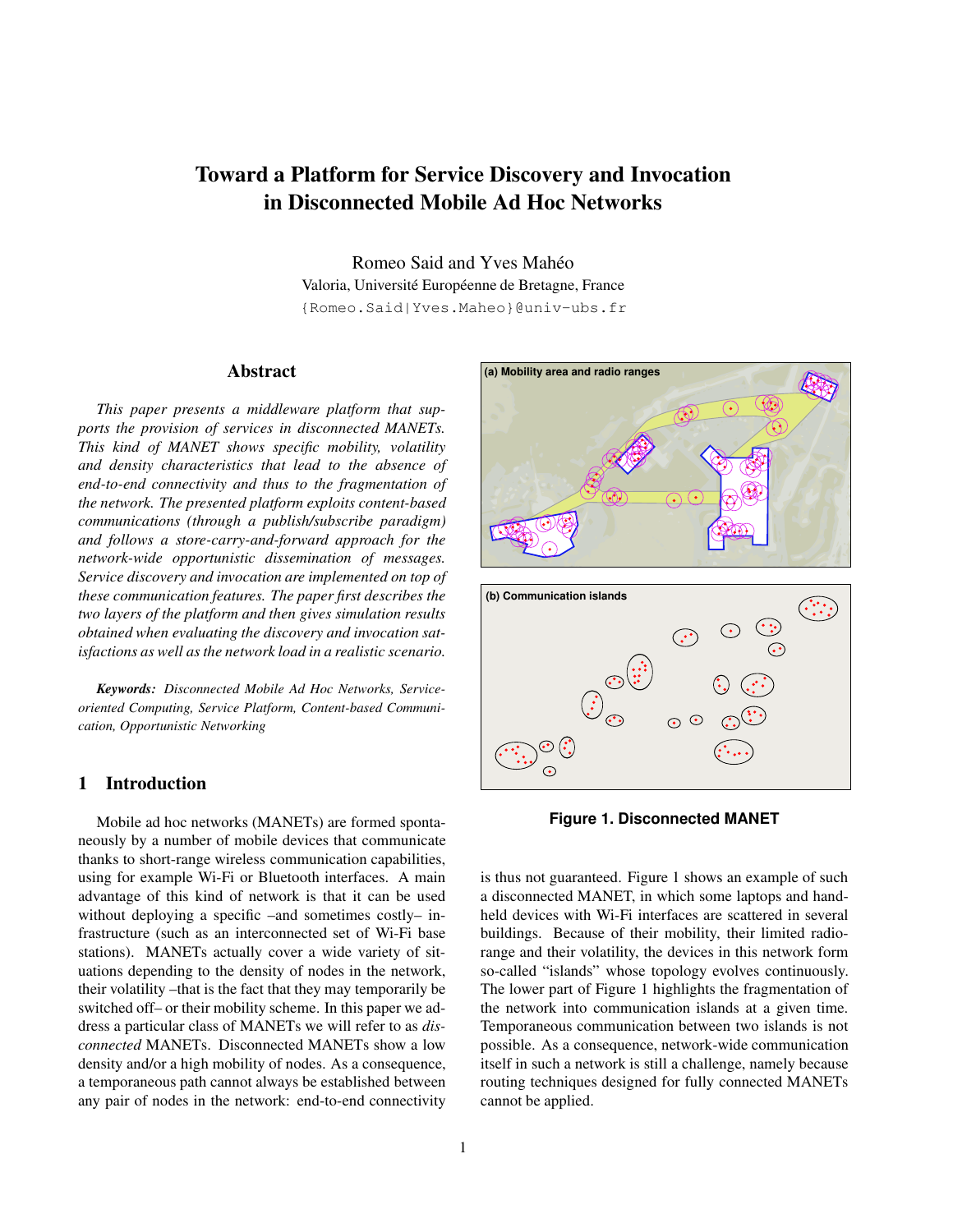There is however a need for building applications that target disconnected MANETS. Some examples of application domains include information sharing during disaster relief interventions, tourist services in infrastructure-less sites or traffic information in town centers. Service-oriented applications seem well suited for this purpose. Building applications based on software services is now well mastered and supported by many techniques and tools, among which the most popular Web Services [9]. Moreover this approach fosters decoupling between interacting applicative entities. It should therefore accommodate well with the connectivity constraints of disconnected MANETs.

Service-oriented applications involve distributed components that can either play the role of service providers or service clients. Service provision is generally performed in two main steps: *service discovery*, during which services advertised by providers can be discovered by potential clients, and *service invocation*, during which a given client actually interacts with the provider of a previously discovered service. A selection phase may precede the invocation, when the opportunity is given to the service client to choose among several providers.

Although the service-oriented approach seems relevant for disconnected MANETS, implementing distributed services for such networks still poses several challenges. Not only network-wide communication features must be provided, in spite of constant network fragmentation, but aspects such as the unpredictable reachability of the providers or potential communication delays must be taken into account at the service level. Our overall objective is to build a service platform that will support the execution of serviceoriented applications in disconnected MANETs. We describe in this paper the main features of this platform, focusing on service discovery and service invocation.

As far as communication is concerned, the absence of end-to-end connectivity precludes traditional routing techniques that strive to identify a succession of nodes that forms a path between a sender and a receiver, in order to be able to transmit a message temporaneously along this path. In our platform, we will rather apply a *store-carry-andforward* approach, in which each node maintains a cache of messages. Hence, a message can be stored temporarily on a node, in order to be forwarded later by this node when circumstances permit, that is, when one or several devices susceptible of being appropriate carriers of the message pass in the neighborhood. Moreover, mobility can facilitate message propagation, as devices can carry a message when moving from an island to another. Another important impact of the fragmentation of the network is that the reachability of hosts is very fluctuating. So relying on destination-based communication (e.g. by manipulating addresses of service providers) for delivering requests and replies is likely to be inappropriate. A more suitable

communication model is *content-based* communication. In content-based communication, the flow of information is interest-driven rather than destination-driven [4]. Receivers specify the kind of information they are interested in, without regard to any specific source. Senders simply send information in the network without addressing it to any specific destination. It is noteworthy that content-based communication does not preclude destination-based communications which can be simply implemented thanks to a destination attribute included in the content of the messages and serving as a key-interest by the receivers. Our platform includes an implementation of this content-based communication paradigm based upon message *dissemination*. Both service discovery and service invocation exploit this dissemination through a publish/subscribe API.

At the service level, disconnected networks are challenged environments as far as interaction opportunities between clients and providers are concerned. A centralization of service descriptor management is therefore not applicable. On the contrary, our platform includes fully distributed descriptor repositories. Moreover we enrich these descriptors with semantic attributes to facilitate the selection of a service provider. Finally, as service clients have no guarantee about the immediate availability of –even already known– service providers at a given time, it is desirable that a client be able to invoke more than one specific provider when possible. We address this aspect by implementing a form of grouping of providers that can be invoked interchangeably.

The remaining of this paper is organized as follows. The different features of our service platform for disconnected MANETs is detailed in Section 2. We namely detail in this section the lower layer of the platform that serves as a communication support and the upper layer that focuses on service level aspects. Section 3 presents simulation results. The paper ends with some related works listed in Section 4 and a conclusion in Section 5.

## **2 Service platform**

The service platform we designed is structured in two layers. Figure 2 gives an overview of its architecture. The first layer is a high-level service layer that is in charge of all service oriented processing, enabling discovery and invocation interactions between clients and providers. The second layer is a communication layer taking care of all data level exchanges, resulting in a communication system fully adapted to disconnected network environments. From the service layer point of view, a message is sent from a source node in the network using a message publication. The message is disseminated in the network according to its content; it is received at a node that has previously provided a pattern matching this message, via a subscription operation.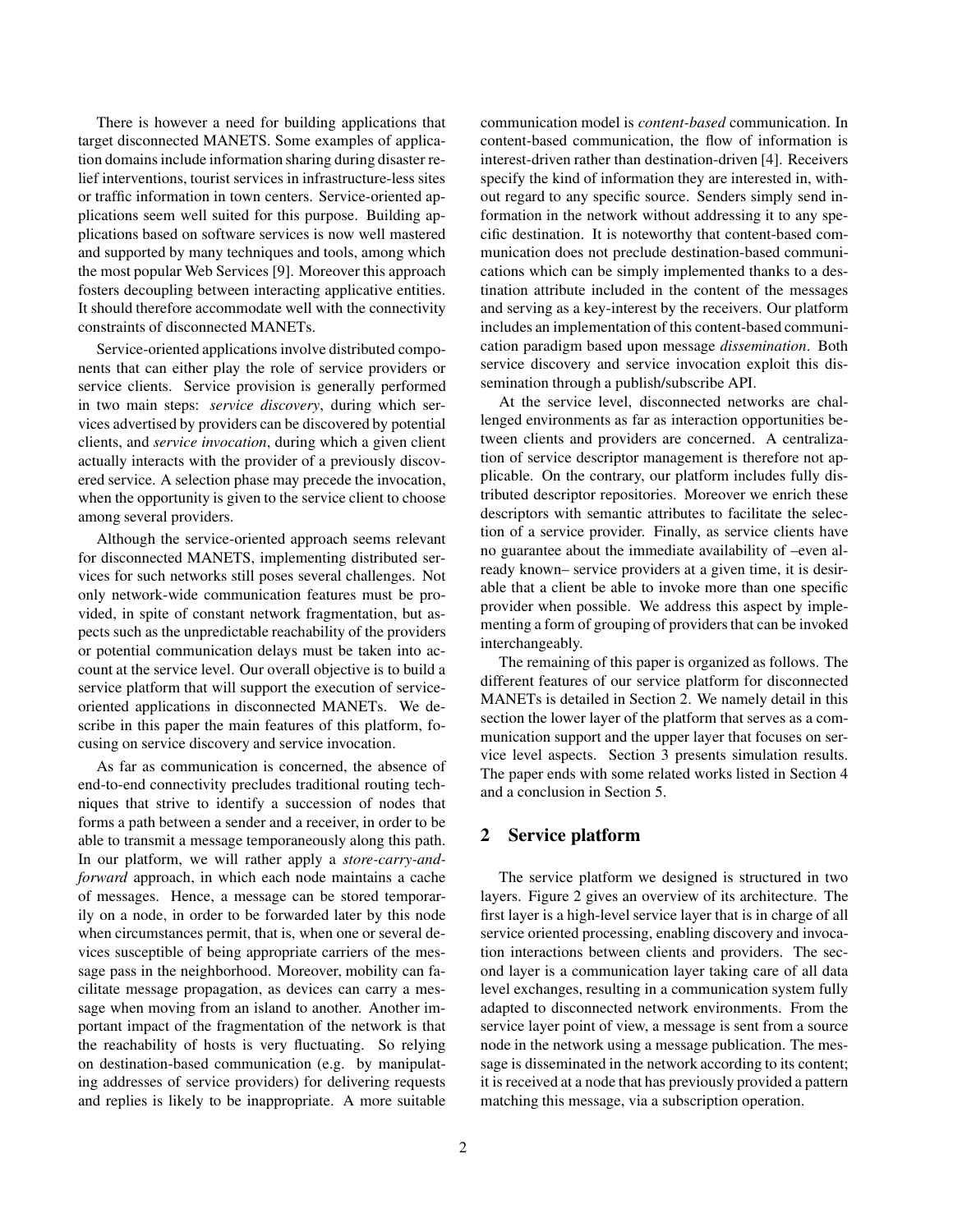

**Figure 2. Architecture of the service platform**

One service platform is operational on each network node. It enables a node to act as a provider and/or a client. The service platform can host several providers: each provider module exposes an installed business service, acting as a container for installed business classes. Likewise the service platform can host several clients. Each client module needs to consume an exposed service corresponding to a defined service pattern. The repository module acts as a decentralized storage of local and collected descriptions of services, and it applies global discovery and advertising policies. The communication layer implements a publish/subscribe module over a store-carry-and-forward module in order to enable content-based message dissemination. The node controller manages the lifecycles of the previously mentioned modules and applies node-wide preferences.

The service delivery is carried out in two phases of client-provider interactions. The first phase is the service discovery during which a provider should advertise each of its service in the network for potential clients. The second phase is the service invocation during which a client can invoke a previously discovered provider.

#### **2.1 Communication layer**

The lower part of our service platform consists in a communication support adapted to disconnected MANETs. This layer, called DoDWAN (Document Dissemination in Wireless Ad Hoc Network), ensures the content-driven dissemination of information network-wide, despite the fragmentation of the network into isolated communication islands. It implements a model that manipulates structured pieces of information we referred to as "documents". A document is composed of two parts: its header, and its content. The header can be perceived as a collection of attributes, which can provide any kind of information about the corresponding document, such as its origin, its topic, a

list of keywords, the type of its content, etc.

Some storage capacity in each node is dedicated to a local cache of documents, so this node can serve as a mobile carrier (thus it can be seen as a memorizing relay) for these documents while moving in the network. The dissemination model implemented in DoDWAN is not mere flooding. Indeed, each node in the network is associated an "interest profile", that determines the kind of information it is interested in, and thus implicitly the kinds of documents for which it is willing to serve as a mobile carrier. Therefore, uninterested nodes do not participate in the dissemination.

A gossip-like communication protocol orchestrates interactions between neighboring nodes, allowing them to exchange documents according to their respective interest profiles. Interaction between mobile nodes relies on a simple scheme, whereby each node periodically broadcasts its own interest profile and a catalog of the document headers that are currently available in its local cache. When a node discovers that one of its neighbors can provide a document it is interested in (that is, a document header that matches its own interest profile and that is not already available in its own cache), it can request a copy of this document from this neighbor. Upon receiving one or several requests for a particular document from its neighbors, the owner of this document broadcasts it on the wireless medium, so it can be received by all requesters simultaneously. Transient contacts between mobile nodes are thus exploited opportunistically for exchanging documents between these nodes, based on their respective interest profiles, and based on the documents they can provide each other on demand.

DoDWAN provides a publish/subscribe API we used to construct our service layer. With this API the programmer is provided a number of interfaces for publishing documents and for subscribing for documents. Publishing a document comes down to depositing this document in the local cache so that it can automatically disseminate in the network, following the protocol described above. The subscription method takes two parameters: first a document pattern must be given for selecting a particular kind of documents (documents that match this pattern will be deposited in the local cache). The second parameter is a handler that will be called when the selected documents arrive in the cache. Specifying a null handler is a means to make the node behave as a simple relay for the selected documents, without actually consuming these documents (i.e. passing them to the upper layer via the handler).

DoDWAN is designed so as to maximize the document delivery ratio while remaining very frugal as far as the number and the volume of messages are concerned. Further information about DoDWAN and about the content-based dissemination protocol it implements can be found in [11].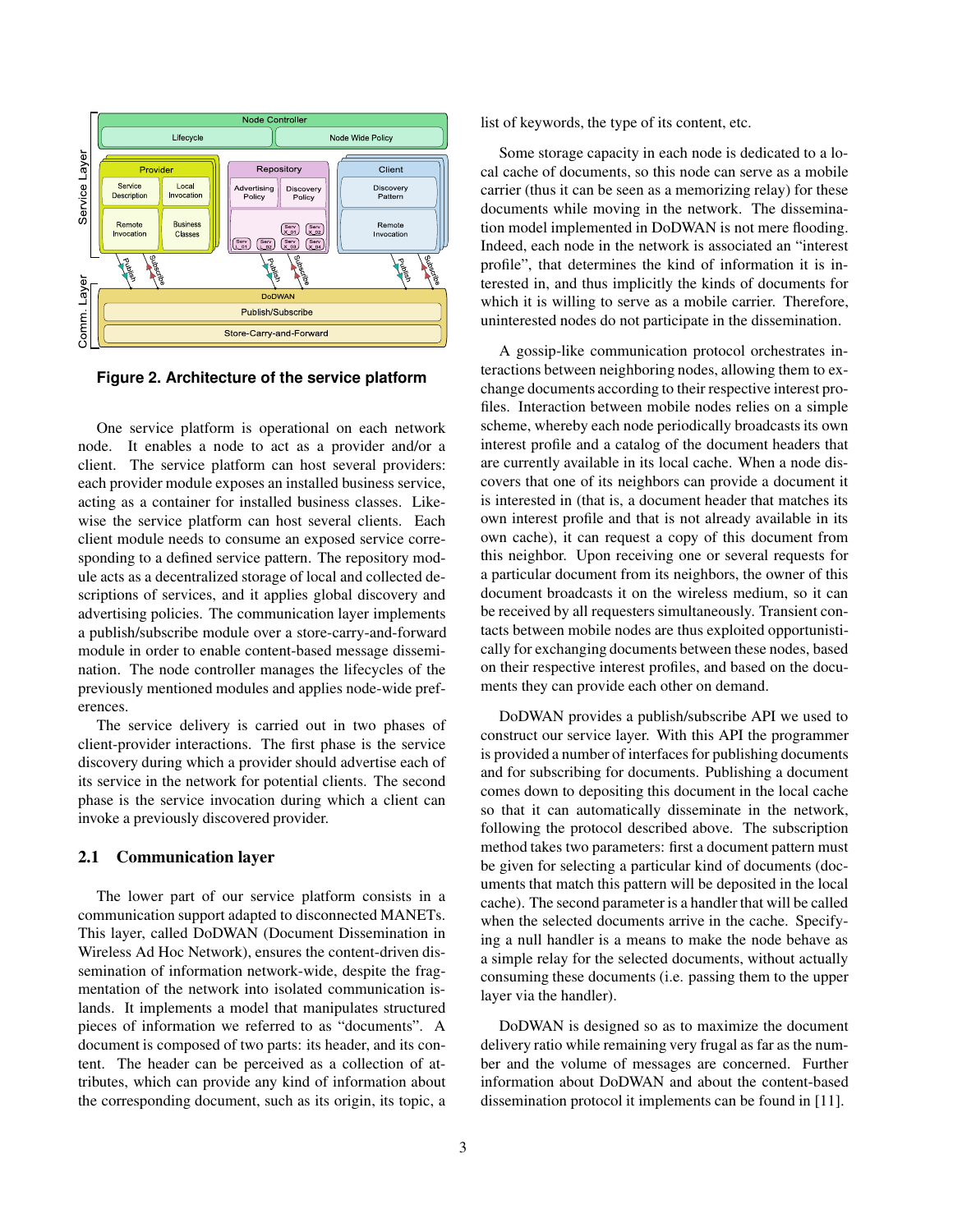

**Figure 3. Components of a service descriptor and of a client request**

#### **2.2 Service discovery**

**Service description.** The service discovery process begins with the description of services by the provider, using all the information needed by potential clients to select the appropriate service and to invoke its provider. The provider creates and advertises its service descriptors by publishing them in the network. A descriptor is disseminated by network nodes until it eventually reaches a client node. The descriptor is an XML document whose main components are depicted in Figure 3. Three mandatory components form a minimal descriptor: identifier, semantic property, and functional property (starred components in Figure 3). Functional properties (written in WSDL [6]) describe the programming interface used by clients to formulate invocation requests. Though, these functional properties may not be expressive enough for clients to choose the right service. Therefore, a set of semantic properties are included in the descriptor, that form a contract proposition of offers and requirements. An offer represents what the service proposes to its clients. A requirement represents what the service needs as input from the client in order to do its job. Providers can also add non-functional properties to enhance the description (e.g. author, version, language, cost, etc.).

**Service selection.** On the client side, another XML document called service pattern must be created to convey the wishes of a client hoping to discover a suitable service. The service pattern contains components similar to those of the service descriptor. A service pattern passes from the client module to the repository. The repository may itself append non functional properties to the pattern in order to take into account node-wide discovery preferences (e.g. a required security level). Finally the repository submits the resulting pattern for subscription in the publish/subscribe module.

The pattern subscription in the publish/subscribe module enables a content-based matching process between the client's preferences expressed in the pattern against the descriptors that are disseminated in the network. If a match is made by the publish/subscribe module, the received descriptor is passed up to the repository module for servicelevel caching. The client can now select the descriptor cached in the repository and formulate its requests accordingly. In case the repository stores several matching descriptors for the same pattern, it is up to a higher application level to decide which one to select.

In the current implementation of the platform, we use simple property-value elements with regular expressions in the pattern to be matched against corresponding propertyvalue elements of the descriptor. In order to enhance the discovery, we intend in future works to use and evaluate semantic ontologies for the description of services, taking advantage of the work done in the domain of semantic web services [2].

#### **2.3 Service invocation.**

The service layer is tolerant to communication delays induced by the very nature of disconnected network environments. The amount of delay that a client can tolerate depends on the interactivity level needed (at business level) for it to operate in reasonably good conditions.

After the selection process, the selected provider is invoked using request and response messages (currently implemented using SOAP [10]). The client formulates a request according to the functional properties of the descriptor; it publishes its request in the network to the attention of the provider (using the provider's ID) and then subscribes to the corresponding responses so he can be notified when they are received.

**Service group.** With the procedure described above, the final destination of an invocation request is restricted to the selected provider node. Yet, several compatible providers could be found in the network, all exposing the same business service. These compatible providers can therefore substitute each other when it comes to responding to a request, hence providing sometimes faster responses (if the originally intended provider has become distant or even unreachable). The choice of actually using this invocation mode depends on the client needs and on the service application scenarios (state-less or state-full service invocations). The multiplicity of providers could be the result of different providers hosting the same service implementation, or different providers hosting different service implementations with the same declared invocation interface.

We call a service group the set of these compatible service providers. In order for a client to benefit from a group of compatible providers, this client should use the contentbased dissemination of the request message more effectively. We made this possible by appending a reduced version of the service descriptor to the header of the request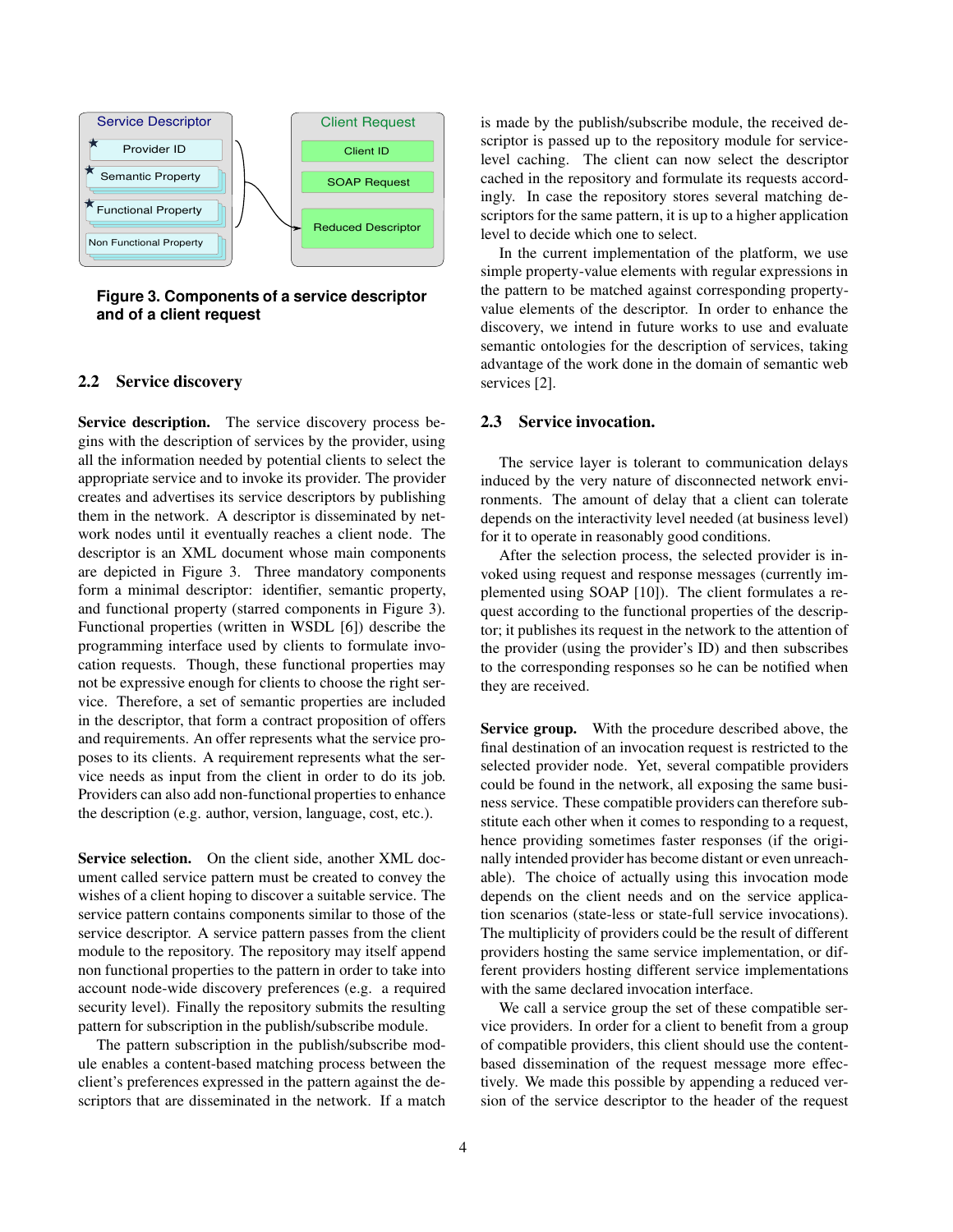in order to let other providers decide whether or not they can answer. Hence, as illustrated in Figure 3, a client formulates its request not only with the SOAP part and the primary intended destination (i.e. the provider ID) but also with a description of the invoked service (i.e. some semantic and functional properties). Symmetrically, providers do not receive only the requests for which they are the primary destination. Instead, they use the publish/subscribe module so that they receive all the requests containing a reduceddescriptor part matching one of the descriptors of the services they provide.

This use of groups may yield multiple response messages for the same client request. We identified two possible policies that can be applied locally by the providers for managing these responses. The first one is an *isolation* policy: when a request is received, the provider simply replies to this request. The other one is a *competition* policy: providers attempt to reduce the replication of responses. When a provider receives a request, it replies and publishes an exclusivity control message for the other compatible providers in an effort to prevent them from replying to the same request. A provider makes sure that it has not already received any exclusivity message before replying to a received request. Notice that this policy is a post-response coordination attempt, because compatible providers do not rely on any form of a priori group affiliation and therefore the exclusivity does not need to be guaranteed. It is an attempt to reduce the extra load created by multiple responses that are sent in the network.

This describes a service group scenario where the compatible providers are acting rather independently. More advanced inter-provider coordinations and cooperations are envisaged in future works.

## **3 Simulation Results**

We conducted a number of simulations in order to evaluate our service platform. The main objective is to assess the performance of service discovery and invocation (in terms of response time and network load) in as realistic as possible conditions.

**Environment.** The environment we used for our simulations is an area of  $500 \times 900$  meters populated with network nodes (see Figure 1). It represents a tourist site with 4 buildings where pedestrians equipped with laptops or hand-held devices can wander. Nodes can be stationary in buildings temporarily or move from one building to another through pre-defined footpaths, at a speed of 0.5 to 2 meters per second. A node can choose to pause for a period of time of 1 to 6 minutes. A node spends 50% of the time indoor and the rest of the time moving between buildings. A node represents a laptop, a PDA, or a smart-phone equipped with

a Wi-Fi interface and capable of interacting with its neighbors in ad hoc mode. We assume that nodes have a wireless coverage radius ranging from 20 to 30 meters. The simulations were performed with the MADHOC network simulator [13], which allows us to run the actual implementation code of the service platform.

We populated the simulation environment with 80 network nodes, among which 8 play the role of service providers and 32 act as service clients. The remaining 40 nodes are neither providers nor clients but are used as simple message relays in some simulation runs. Four different business services are deployed on the providers; each service is actually deployed twice in order to obtain 8 provider nodes. Four different types of clients are present, forming four sets of eight clients targeting the same service.

**Scenarios.** Globally, at the start of a simulation run, providers and clients are distributed in the 4 buildings, each building containing 2 service providers (one fixed provider and one mobile provider) and 8 mobile service clients.

The experiment consists in running three simulation scenarios, all with the same node mobility model but with various behaviors with respect to message dissemination:

- 1. In the first simulation scenario, only the 8 providers and 32 clients participate selectively in the message dissemination performed by the communication layer. The remaining 40 nodes are passive and do not even relay messages.
- 2. The second simulation scenario is similar to the first, but now, the 40 nodes that are neither providers nor clients become interested in relaying messages. So we obtain 40 provider and client nodes that relay the messages and effectively consume the messages relative to service discovery and invocation they are concerned with, and 40 additional nodes just helping in the message dissemination process, regardless of the type of service involved.
- 3. In the third simulation scenario, we consider that all 80 nodes have disabled their store-carry-and-forward module of the communication layer. As a consequence, no network-wide dissemination is possible. In this "proximity" scheme, providers and clients must be in wireless range to interact. This scenario is intended to model an approach that gives results very similar to what could be obtained with more classical one-hop broadcast-based discovery methods (e.g. with UPnP).

As far as the service layer is concerned, the behavior of the providers and the clients is defined for a discovery phase followed by a single invocation. At time zero, all the service providers publish their service descriptor and wait for incoming service invocations. Publication is made only once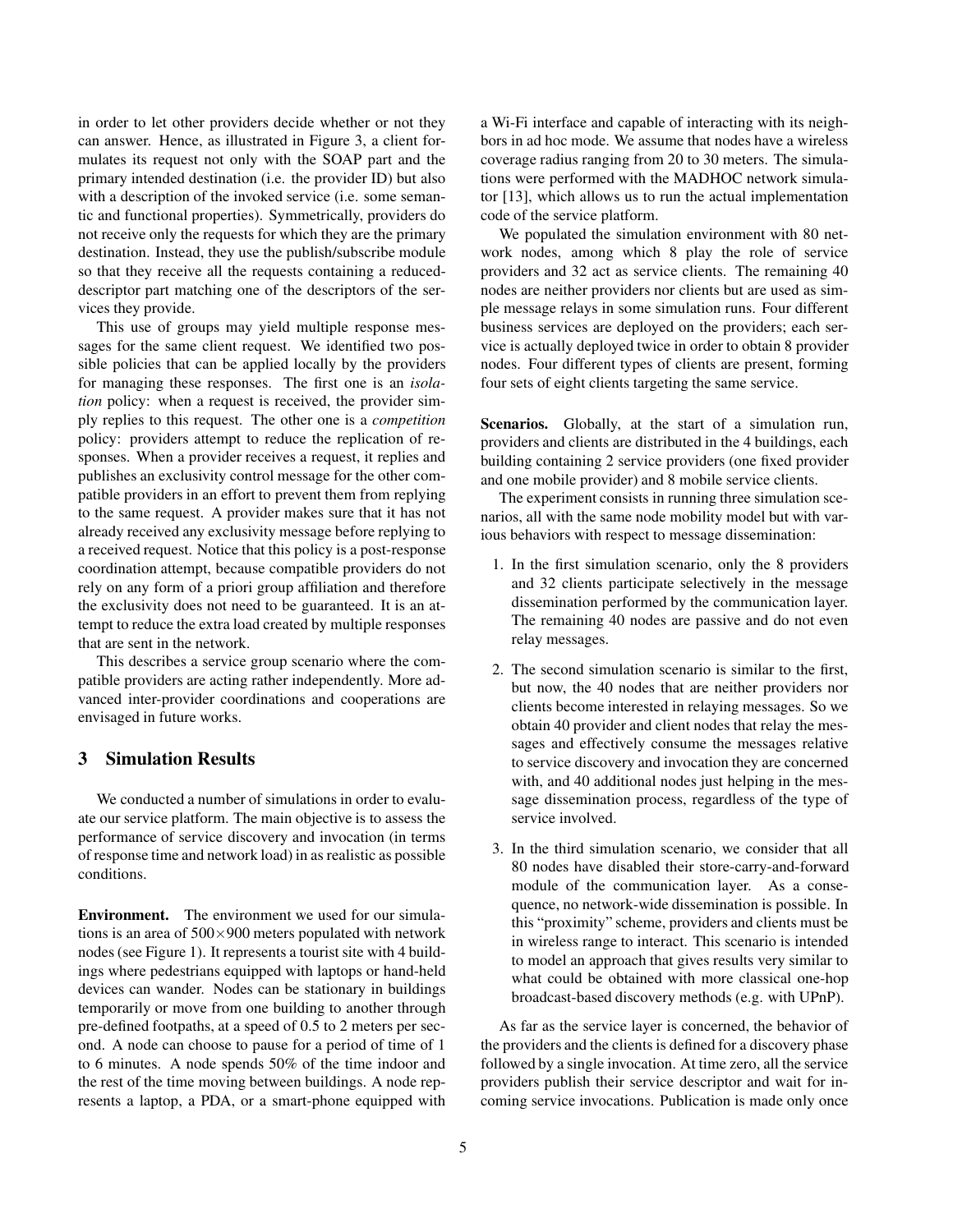

**Figure 4. Discovery satisfaction**



**Figure 5. Invocation satisfaction**

except in the third scenario in which it is repeated regularly because network-wide dissemination is not performed. Every client's objective is to invoke a desired service once. For this purpose, a client defines a service pattern and waits until it discovers an adequate service descriptor. It then makes its invocation to the provider specified in the discovered descriptor.

**Satisfaction ratios.** We evaluated the satisfaction of clients for the discovery phase as well as for the complete discovery-invocation cycle.

The discovery satisfaction ratio is defined as the percentage of clients that have discovered the service they targeted at a given time. Figure 4 presents the results obtained for the three simulation scenarios described above. It shows that the use of network-wide dissemination has a drastic impact on the speed of discovery: after 1600 seconds, 90% of the clients have discovered the service they wanted when only half of the nodes (that is the providers and the clients) participate in the dissemination (scenario 1 with 40 relays). This percentage reaches 100% when all the nodes are ready to play the role of relay (scenario 2 with 80 relays). After the same period of time, only 30% of the clients are satisfied when communications are restricted to one-hop transmissions (scenario 3: proximity).

The satisfaction ratio is calculated in a similar way for service invocations: it is the percentage of clients that have received a reply from the provider (after the discovery phase and after having sent their invocation request). Figure 5 plots this ratio against time for the three scenarios considered. Scenario 3 shows an invocation curve that is almost identical to the discovery one. This is because the invocation request and response can almost always be transmitted immediately after the client has discovered the service, as in such cases the provider is a close neighbor (the slight loss is due to the fact that sometimes a client and a provider do not stay close to each other long enough to complete the invocation process). The performance in scenarios 1 and 2 –that exploit our network-wide dissemination model– remains significantly higher, in spite of the fact that pointto-point requests and replies are performed via publish/subscribe methods.

**Network load.** Resorting to network-wide dissemination for service advertisement yields a higher number of messages when compared to a one-hop broadcast-based method. Moreover, the fact that we exploit a publish/subscribe for point-to-point invocation requests and replies is likely to burden the network with an extra load. However, the gossiping protocol implemented in DoDWAN has been designed so as to minimize the number and the size of the exchanged messages, thus reducing the actual load. Figure 6 plots the measured load of the network over time in the three considered scenarios. This load is expressed as the cumulative amount of data (in kB) sent by all nodes in the wireless medium. The figure confirms that the load in the "proximity" scenario increases linearly, because of the periodic advertisements of service descriptors. The curves for the scenarios involving network-wide dissemination have a higher slope but tends to flatten after a while. It can be noticed that the number of relays can be chosen to obtain a good compromise between the client satisfaction and the network load. In this example, fixing the number of relays to 40 induced a still reasonable load while offering a fairly good satisfaction ratio (as shown in figure 4 and 5).

**Impact of groups of services.** We evaluated the use of service groups in the first and second simulation scenarios. In these scenarios, each business service is deployed in the network in two providers. Therefore, the use of groups consists in letting a service provider respond to a request that was initially sent to the other provider hosting the same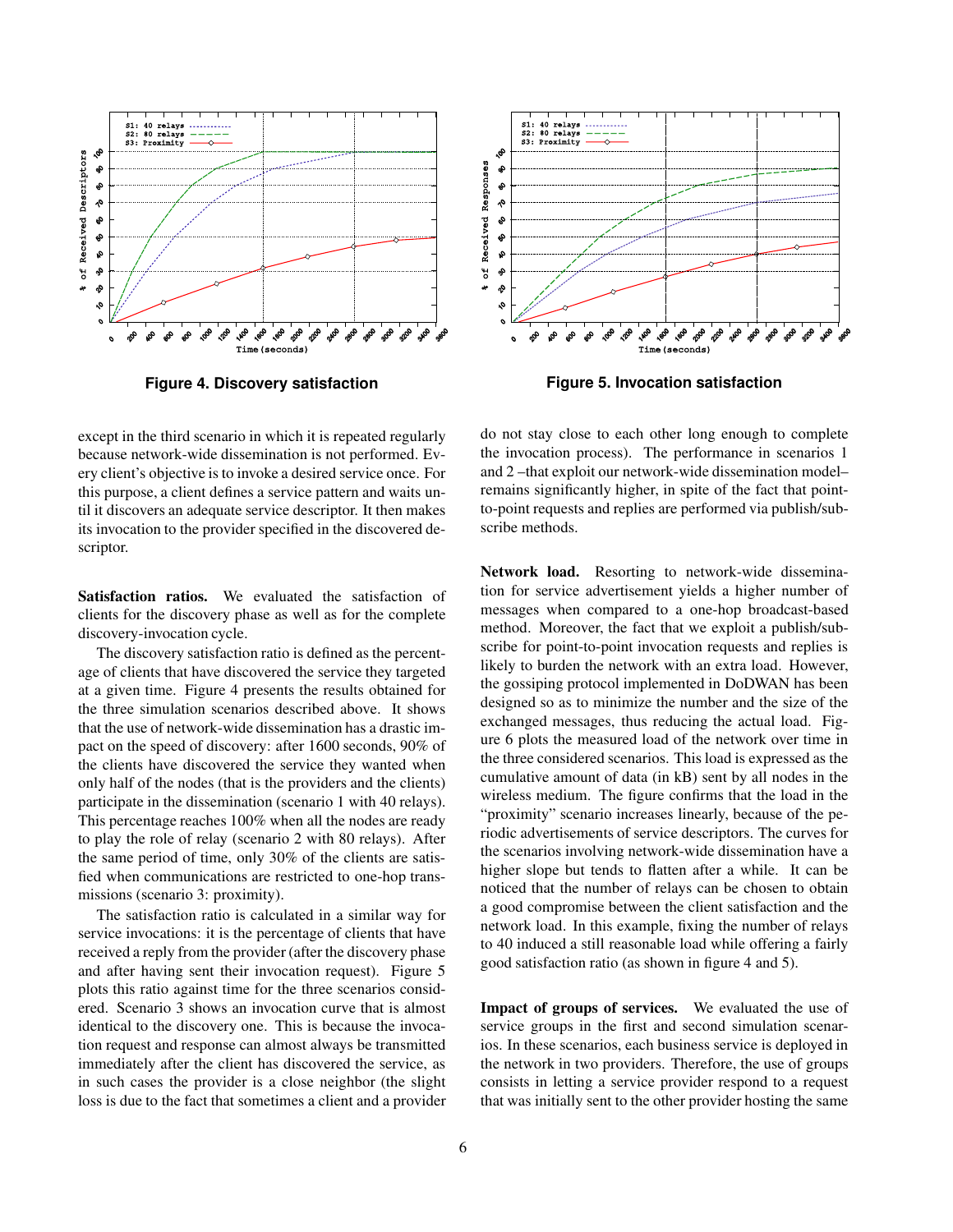

**Figure 6. Cumulative network load**

business service.

Figure 7 shows a comparison of the satisfaction ratios for the invocation, obtained while enabling and disabling the service groups. We can observe an increase in satisfaction because a client request is not send to a specific provider but rather addressed to the business service, so the response coming from the closest provider will arrive faster to the client. This preliminary experiment considered only groups of two providers. Nevertheless, the impact of provider replication is significant. It can be noticed that the two middle curves are pretty close: service groups can save us the use of extra relay nodes.

We used the exclusivity policy described in Section 2.3 for managing the multiple providers' responses: when a provider answers to a request it also sends a control message to try to prevent other compatible providers from answering. The load measurements we have conducted do not show a significant overhead related to these messages in the scenarios considered.

# **4. Related Work**

A number of research works are concerned with communication in disconnected MANETs, mainly with the objective of providing destination-based communication [20, 17] and sometimes proposing content-based approaches [3, 7]. A noticeable contribution in this area has been made in the European Haggle project [1]. All of these works however focus on communication issues and do not address the problems of the design and the implementation of a service platform targeting disconnected MANETs.

On the other hand service-oriented programming in pervasive environments has been the object of many research activities. Most of them primarily focus on service discovery protocols using traditional centralized service directories over infrastructure-based (LAN) or single-hop wireless



**Figure 7. Invocation satisfaction using service provider groups**

networks ([21] presents a survey of the main protocols).

Recently, the characteristics of MANETs (dynamicity, low resources, unreliable transmissions) have been taken into account, With the development of specific discovery protocols, as part of the routing layer [5, 8, 15, 19] or as part of the service layer with no dependency on routing [12]. In these protocols, communications are still considered achievable and to some extent sustainable (routes between hosts can always be established). GSR [5] enables group-based service discovery using discovery requests and advertisements, and reuses the paths of discovery to also handle data transmission for routing invocations (with session failure management). Konark [12] uses a distributed multi-hop advertisement/discovery scheme but relies on a local multicast and implements connected invocations that are not suitable for disconnected environments.

Other efforts try to create a virtual higher-level network in MANETs where some selected nodes are assigned special functionalities. Some of them implement semicentralized directories for discovery [18] where each interconnected network (small connected network island) has one directory, while others assign network service brokers [16] or create network backbones [14]. Our prototype does not assume any viable interconnections so each host is responsible for its own service repository. In addition, we do not use overlay network structures nor maintain discovery routes.

# **5 Conclusion**

We presented in this paper the design and the main implementation features of a service platform that specifically targets disconnected MANETs, in which no end-toend connectivity can be guaranteed.